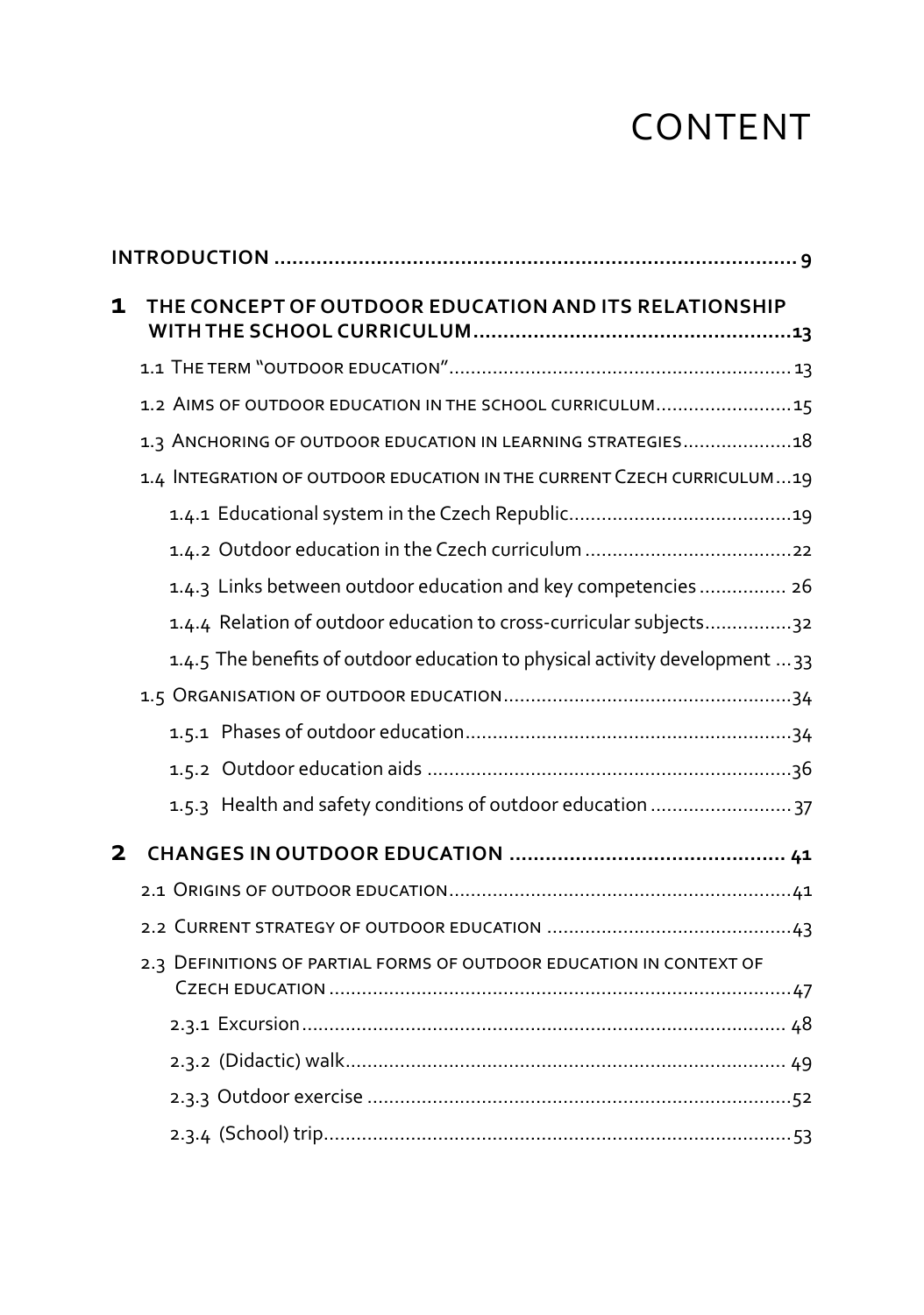| 3 | <b>SUGGESTIONS FOR OUTDOOR EDUCATION FOR ELEMENTARY</b>         |  |
|---|-----------------------------------------------------------------|--|
|   |                                                                 |  |
|   |                                                                 |  |
|   | 3.2 THE CASE STUDY - COMPLEX TASK FOR OUTDOOR EDUCATION74       |  |
|   |                                                                 |  |
|   | 3.2.2 Assignment of model geographical case study 82            |  |
|   | 3.2.3 Solution and assessment of a model case study 84          |  |
| 4 | RESEARCH INTO OUTDOOR EDUCATION AS A POWERFUL                   |  |
|   | EDUCATIONAL STRATEGY - METHODOLOGY  85                          |  |
|   |                                                                 |  |
|   |                                                                 |  |
|   |                                                                 |  |
|   | 4.3.1 Content analysis of the school educational programmes  90 |  |
|   |                                                                 |  |
|   |                                                                 |  |
|   |                                                                 |  |
|   |                                                                 |  |
|   |                                                                 |  |
|   |                                                                 |  |